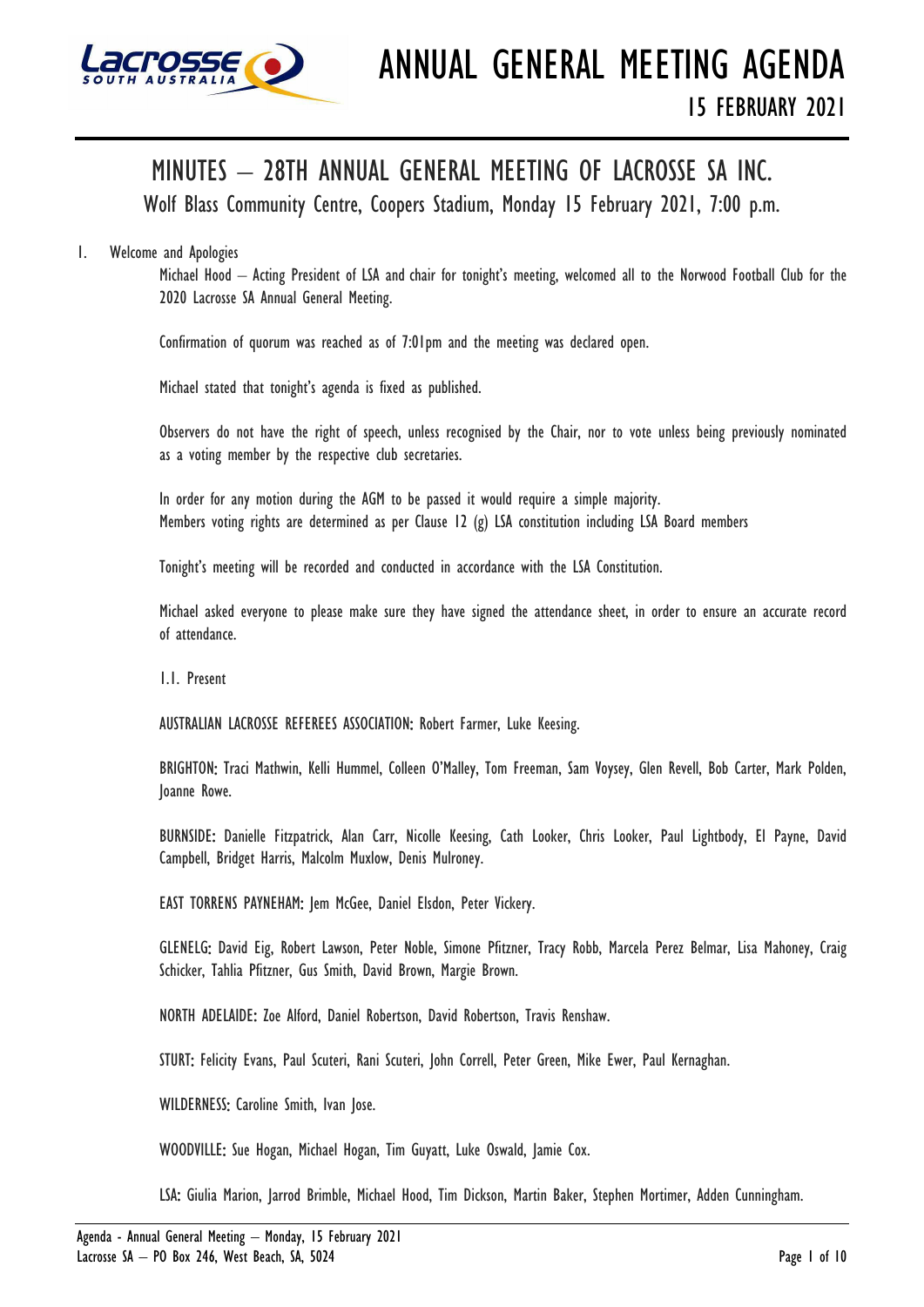

GENERAL: Jackson Stock, Paul Freeman, Mark Mangan, Andrew Harris, Tracey Hood, Jess Morrison, Rick Smissen, Trish Adams, Josh Tape.

1.2. Apologies

Marilyn Fuss, Lyndon Southwell, Mark Southwell, Rachel Guyatt, Judy Thurgood, Bob Hewitson, Mandy Arscott, Lynton Arscott, Bruce Rosewarne, Meredeth Brown, David D'Arcy.

2. Minutes of the 27th Annual General Meeting held at Glenelg Lacrosse Club - Monday, 18 November 2019.

2.1 Confirmation The minutes of the 2019 Annual General Meeting as presented at the meeting tonight were accepted as a true and correct record of proceedings at that meeting. Moved: Dennis Mulroney Second: Chris Looker Carried.

2.2 Business Arising

There was a question regarding the CROWS Lacrosse club and whether it is now deceased. Giulia Marion answered the question, stating that the club is still operational and being administered by David Fox.

- 3. Presentation of Reports from Directors and Office Bearers
	- 3.1 President Michael Hood

Michael requested his report be taken as read.

Michael stated that the 2020 season was an interesting year. Citing the difficulty caused by the COVID-19 pandemic. Michael was pleased with how the board was able to manage the ongoing situation throughout the year and thanked the board members for their work.

There were no questions arising from his report.

3.2 Executive Officer – Giulia Marion

Giulia has requested her report be taken as read.

Giulia thanked everyone for their attendance at short notice and mentioned that LSA still had work to do in regard to administration and communication to clubs and will be LSA's focus for the year ahead.

There were no questions arising from Giulia's report.

3.3 Director, Finance (position vacant) – Giulia Marion

Bridget Harris asked about the financial losses that LSA has suffered without the Government Grant. Giulia says that there are options and grants available to assist LSA and that these are still being looked into in conjunction with ALA. Giulia also stated that LSA does not plan to pass on the losses to team fees this year.

Michael requested that the Financial Report be received and accepted. Moved: Peter Noble Second: El Payne Carried.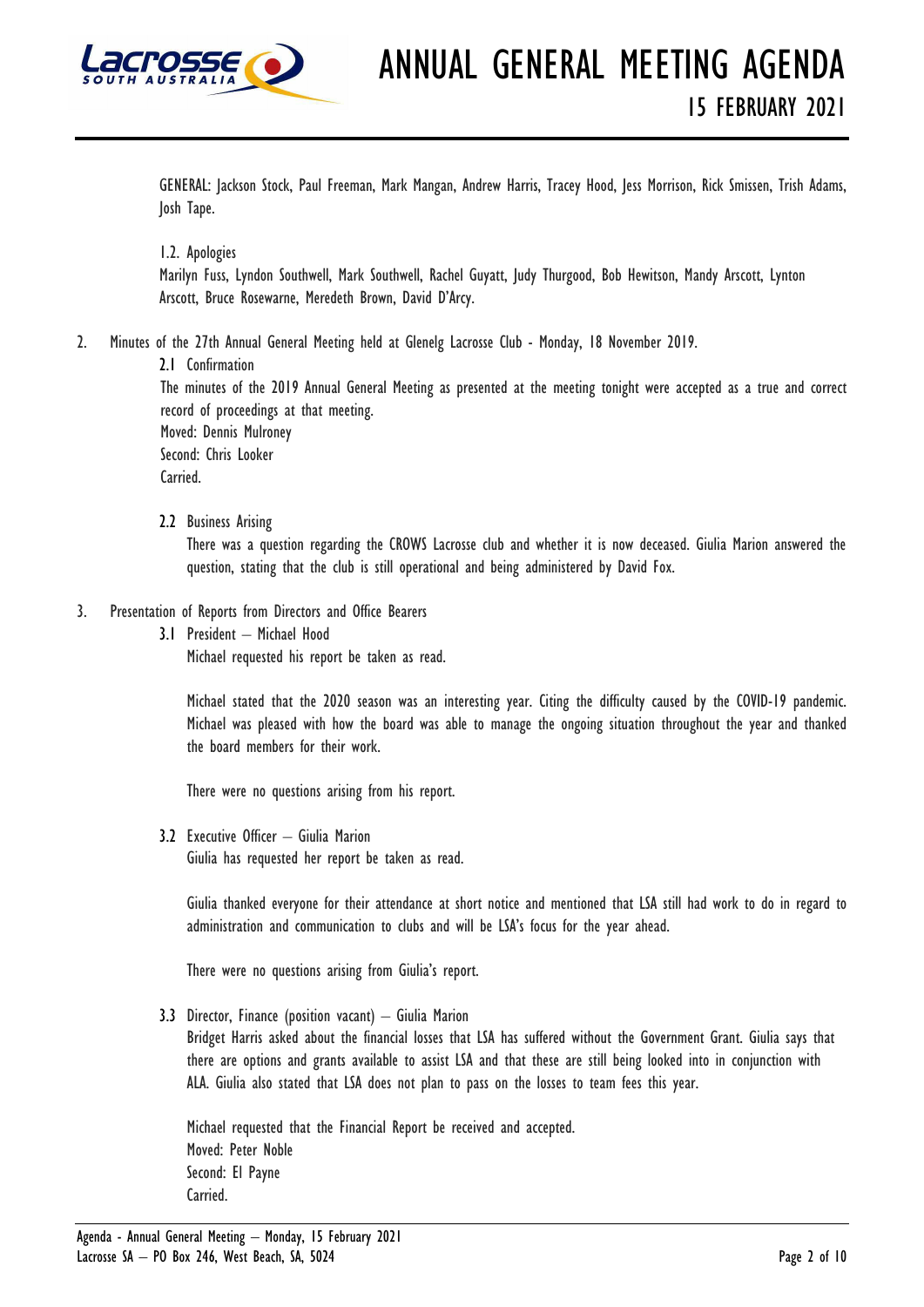

3.4 Director, Women's Competition – Adden Cunningham (Acting) Adden has requested her report be taken as read.

Adden thanked the board for welcoming her into the role and was grateful that the competition got running and worked well. Adden will work on rearranging the schedule to be better suited for junior players to make it to senior games on a Saturday.

There were no questions arising from Adden's report.

3.5 Director, Men's Competition – Stephen Mortimer Steve has requested his report be taken as read.

Steve spoke about the year ahead, in particular the upcoming Men's Lacrosse events. Steve spoke about the future of Box Lacrosse in South Australia and outlined the basic plans for March as well as a focus on junior lacrosse.

Steve also mentioned the ongoing deal LSA has with Maverick and Cascade gear. Lacrosse SA only breaks even with this deal and that the goal is to get lacrosse gear to lacrosse players for the best price.

There were no questions arising from Steve's report.

3.6 Director, Development – Tim Dickson Tim has requested his report be taken as read.

Tim thanked Steve for his help with development. Tim discussed how the pandemic made it difficult last year with development but that LSA is positioned well for 2021. He emphasised that if clubs require assistance that they reach out.

There were no questions arising from Tim's report.

- 3.7 Development Coordinator Marilyn Fuss As Marilyn was an apology, Michael requested her report be taken as read. There were no questions arising from Marilyn's report.
- 3.8 Director, Promotions Martin Baker Martin has requested his report be taken as read.

Martin wished the thank all those who helped with LSA TV throughout the year. Special thanks to the major sponsors: Living Choice, Traditional Verandahs and Aussie Lax Gear. Martin asked that if anyone had any businesses that would be interested in sponsoring LSA TV, please get in touch.

There were no questions arising from Martin's report.

3.9 Business Arising

A question was asked about the lack of officiating director's report. Giulia and Michael stated that Jonathon Kiploks, who was the director for 2020 has resigned and moved interstate. Communication with him has been difficult and they have not received a report from him.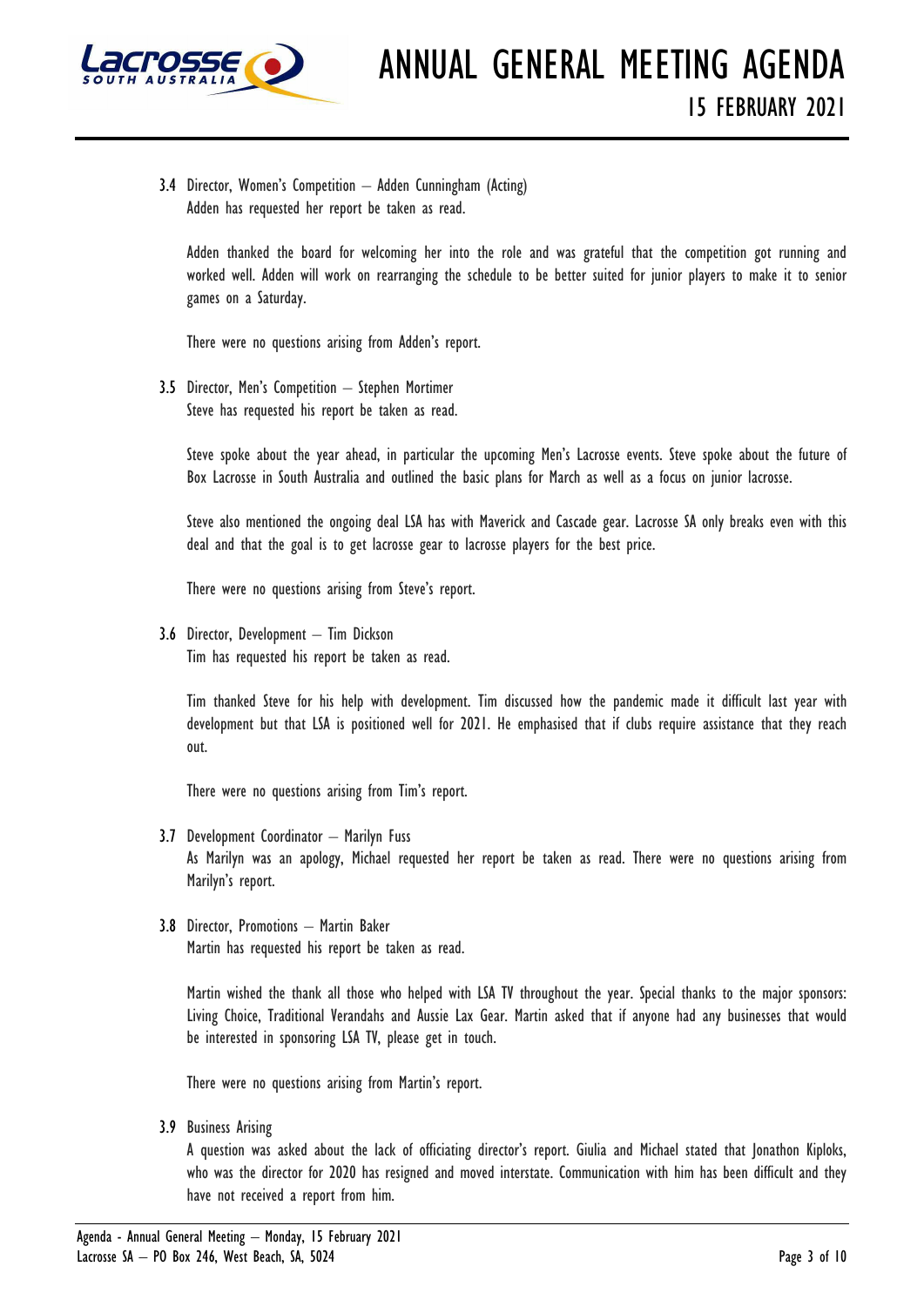

ANNUAL GENERAL MEETING AGENDA 15 FEBRUARY 2021

Michael requested that all Director's reports be received and accepted. Moved: Chris Looker Seconded: Robert Lawson Carried.

4. Alterations and or the additions to the Constitution

The proposed constitution was circulated prior to the meeting. Michael read from and answered several questions about the changes to the constitution that were received before the beginning of the meeting.

Question: Why are we amending the constitution?

Michael answered that the current constitution does not meet the requirements of the South Australian state legislation. The constitution is being amended to comply with the state government requirements. The amended constitution is based on a template that the state government provides.

5.8(d)(vii) the Constituent Documents of each Affiliate Member shall, at the earliest available opportunity, but within one year of the commencement of this Constitution, recognise the Association as the authority for the Sport in SA and the NSO as the authority for the Sport nationally;

Question: Agree in principle, but the timing is too limited - I think the amendment should be 18 months from commencement of the LSA constitution. Just gives the clubs a bit more time to organise AGMs to amend constitutions if their constitutions aren't already compliant.

Michael stated that this is a simple change at their next AGM.

5.5(a) The Association shall not be required or compelled to provide a reason for accepting or rejecting the Application. Question: This shows a lack of transparency and accountability for the Board and does not provide an opportunity for the applicant to appeal the decision. The process for dispute is only between the Association and a Member.

Giulia answered that the by-laws will be updated to reflect a membership agreement, policy and procedure for all applications to affiliate to the association. This will further outline the terms and conditions associated with membership including the reasons to reject an application.

Follow up question to the previous answer: Will the by-laws will cover any concerns that anyone will have about having a transparent process?

Giulia answered that the by-laws will be updated. You don't write everything in the constitution, the by-laws will be buffed out and expand on the Constitution. Michael added that this process makes it easier to administer as the by-laws are easier to change than the constitution.

Is there any part of the new rules that state the Association needs to notify clubs of changes to the by-laws?

Yes, the association will notify the member clubs of any changes made to the by-laws and believe it is within 14 days.

5.14(a)-(d) Discontinuance of Membership for Breach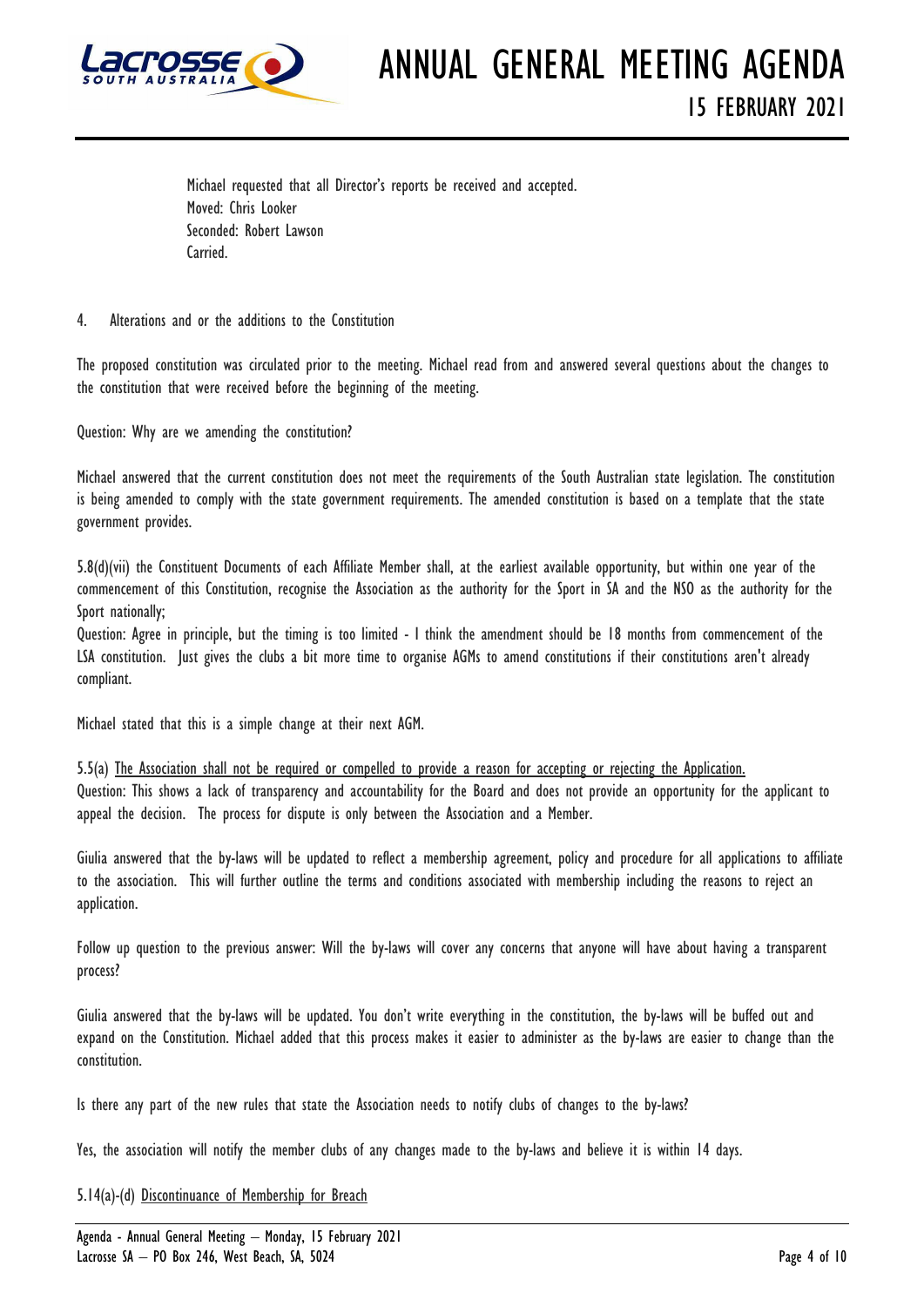

# ANNUAL GENERAL MEETING AGENDA 15 FEBRUARY 2021

Question: I think it fails to provide an avenue for appeal because once you aren't a member you don't have access to the process for appeal as pointed out in clause 6.

Michael answered that membership cannot be discontinued without:

5.14 (b) Membership shall not be discontinued by the Board under clause 5.14(a) without the Board first giving the relevant Member sufficient opportunity to explain the breach and/or remedy the breach.

(c) A Member may not be expelled unless the Member has been afforded natural justice in accordance with the Act and procedural fairness generally.

Procedural fairness includes: the opportunity to be heard; there must be no bias; and the decision must have some basis in fact or reasoning.

# 5.21(d)&(e) the Board can prescribe payment instalments

Question: The way it's written tends to imply that payment in instalments is prescribed by the Board and the member can't negotiate terms or dispute them. Which is a bit unfair.

# Michael responded that:

(c) The Board may also authorise payment of subscriptions, fees or levies by instalments for some or all of the categories of membership and it may prescribe different terms of instalments for different categories of membership.

(d) On admission to membership, a new Member must pay the current full year's subscription unless the Board agrees to accept payment in instalments.

(e) The Board may waive all or part of a Member's subscriptions, fees or levies and may agree terms of payment for a Member different from those applicable to other Members of the same category if the Board is satisfied that there are special reasons to do so.

6.1(c) Despite any Regulation made under this clause 6.1, and unless otherwise specified, the Board may itself deal with any disciplinary matter referred to it or appoint a judiciary committee or tribunal to do so.

Question: It's not clear whether this might be an external or internal committee or tribunal and how costs might be apportioned.

Michael stated that specification will be written in the by-laws

 $6.3(c)$  the parties to the dispute must meet and discuss the matter in dispute, and, if possible, resolve the dispute within fourteen  $(14)$ days after the dispute comes to the attention of all parties.

Question: I would insert the words physically or virtually before meet.

Michael said that LSA's interpretation is that it is not necessary to specify the form of meeting and that the suggestion also doesn't refer to phone.

6.3(e) the Committee may prescribe additional grievance procedures in Regulations under clause 6.1. Question: I'm not sure whether this should be Committee or Board?

Michael stated that with the new Constitution in place, the bylaws will be updated to reflect the grievance process and identify the committee structure.

# 8.25(d) Procedure of Delegated Entity

Question: I think it would ensure that any delegated entity must make their decisions with respect to the principles of procedural fairness and natural justice. I don't think it's clear here.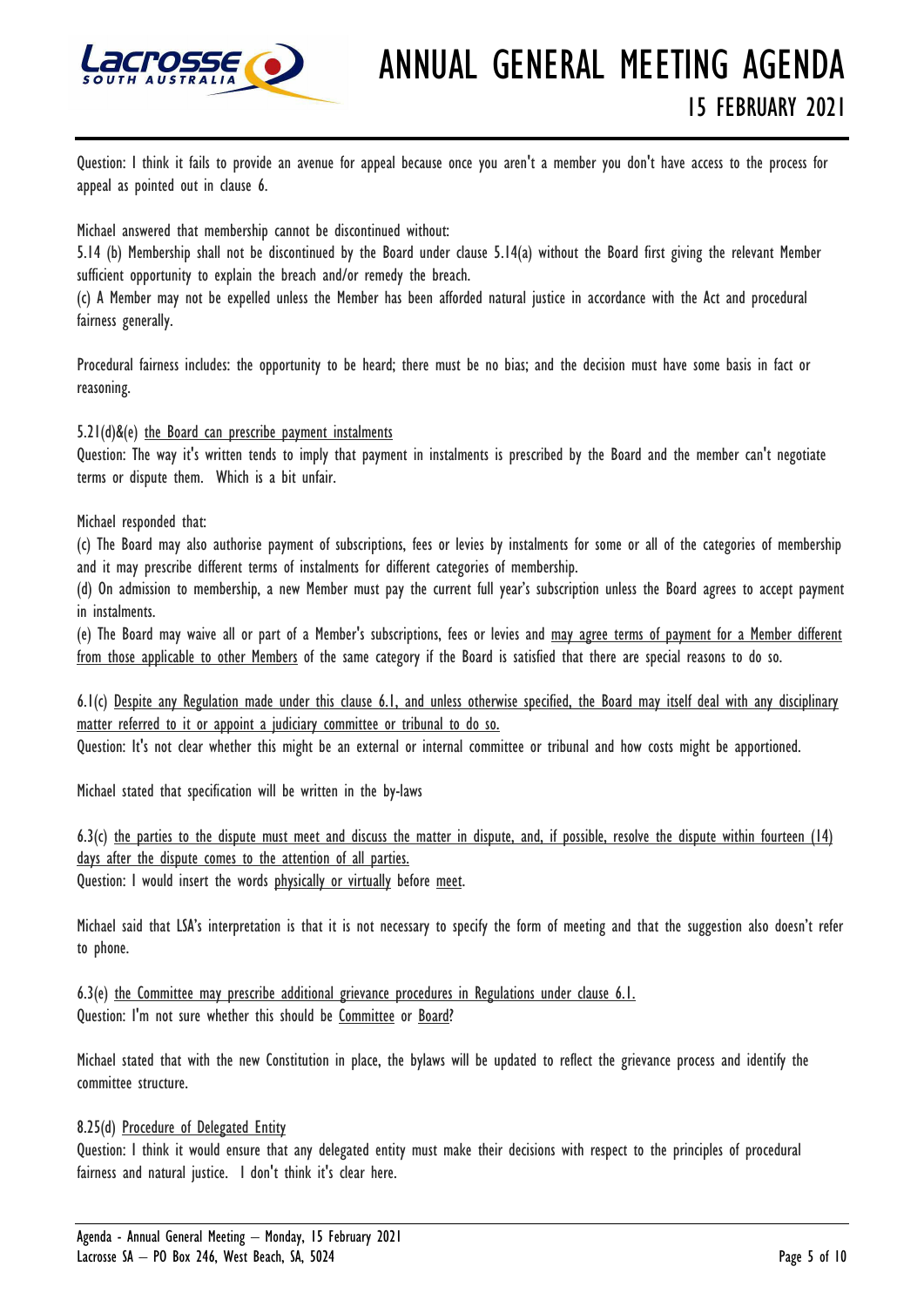

Michael read LSA's response:

Refer to 6.2 Natural Justice and Procedural Fairness

All proceedings relating to matters falling under **clause 6.1** must be conducted according to the rules of natural justice in accordance with the Act and procedural fairness generally.

# 8.25 (a) Board May Delegate Functions

The Board may, by instrument in writing, create or establish or appoint special committees, individual officers and consultants to carry out such duties and functions. The Board will also determine what powers these entities are given.

6.1 (b), (i), (iv), (c) **Regulations** 

- 
- (b) A Regulation made under this clause 6.1 may:
	- (i) provide for one or more judiciary committees or tribunals to hear and resolve cases falling under this clause 6.1, including committees or tribunals for appeals from
	- (iv) otherwise prescribe the procedures for dealing with cases falling under this clause 6.1.
- (c) Despite any Regulation made under this clause 6.1, and unless otherwise specified, the Board may itself deal with any disciplinary matter referred to it or appoint a judiciary committee or tribunal to do so.

# Other general comments:

Just around consultation and engagement with their Members.

There seems to be a distinct lack of processes of consultation and engagement, which does not need to be in detail. But it should be clear in the Constitution that the Board considers consultation and engagement with its Members to be important and sets out where the processes for consultation are written.

Michael stated that he thought we partially covered this before. This is not something that is written in the Constitution, if anything it would be written in the by-laws. When members apply for affiliation they are agreeing to the constitution, rules and regulations of the Association on application under the Terms and Conditions and therefore there is no need to include this as it is irrelevant and members must be notified of any changes as per the constitution. This would also be included on the terms and conditions of any committees that are formed and required under the by-laws.

Michael asked if there were any further questions from the floor. There were no questions arising. Michael asked that the new constitution be received and accepted.

Moved: Dennis Mulroney Second: Jem McGee Carried.

All were in favour of passing the new constitution.

Michael Hood thanked all those involved with the new constitution as it has required a lot of hard work over the last few years.

5. Election of Directors

Michael Hood stated that under the new constitution, there are five elected positions on the board, two of which carry over. That leaves three elected positions required. We have three nominations received prior to the meeting and therefor do not require any nominations from the floor.

5.1. Positions for Election: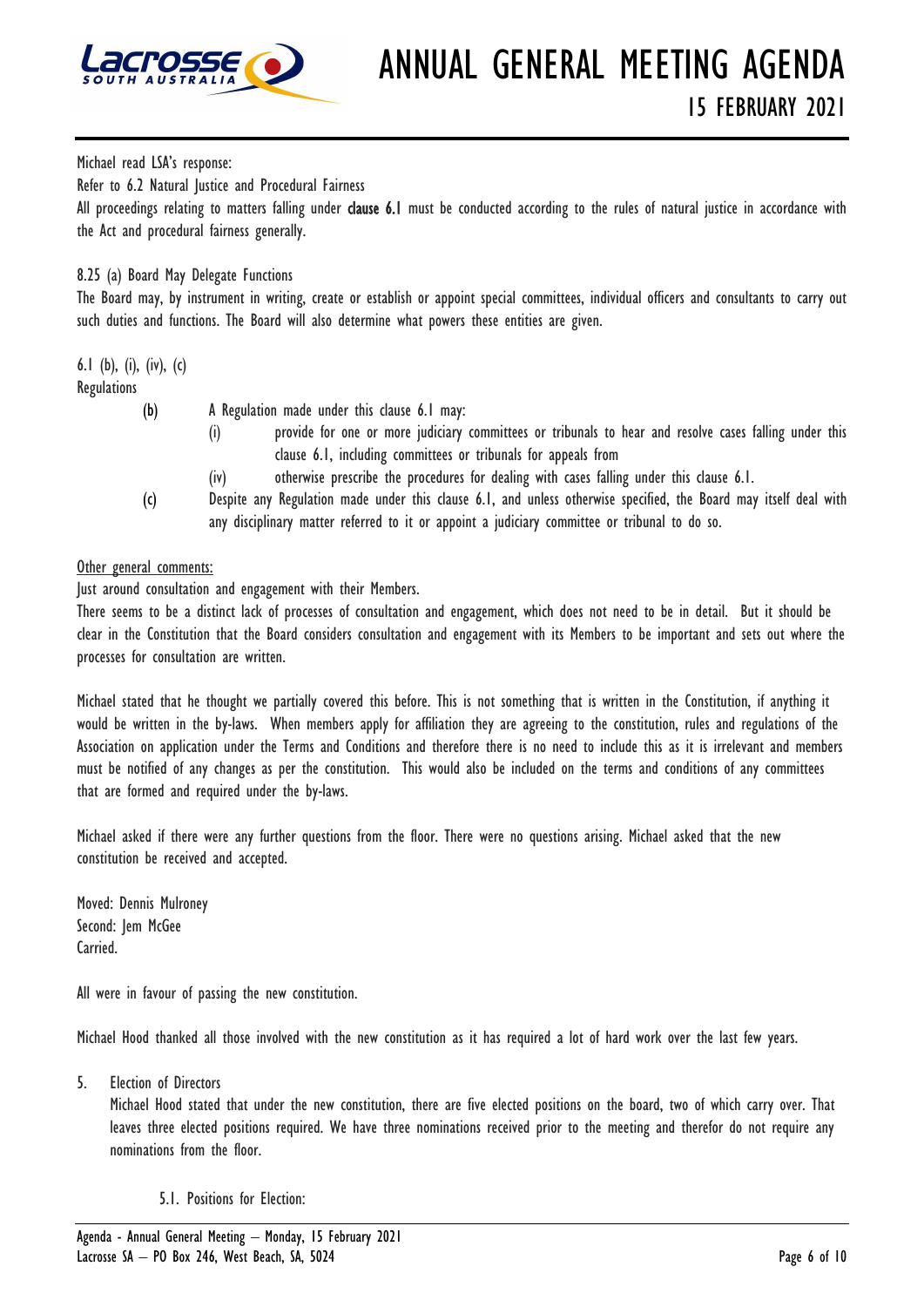

ANNUAL GENERAL MEETING AGENDA 15 FEBRUARY 2021

- 5.1.1. Director, Administration Nomination received from Sue Hogan There was only one nomination for this position by Sue Hogan, and with our Constitution not allowing for nominations from the floor, if nominations have been received in advance can we please formalise the election, and move that Sue Hogan be appointed to the position of Director, Administration for a period of two years. Elected unopposed.
- 5.1.2. Director, Development Nomination received from Tim Dickson There was only one nomination for this position by Tim Dickson, and with our Constitution not allowing for nominations from the floor, if nominations have been received in advance can we please formalise the election, and move that Tim Dickson be appointed to the position of Director, Development for a period of two years. Elected unopposed.
- 5.1.3. Director, Women's Competition Nomination received from Adden Cunningham There was only one nomination for this position by Adden Cunningham, and with our Constitution not allowing for nominations from the floor, if nominations have been received in advance can we please formalise the election, and move that Adden Cunnigham be appointed to the position of Director, Administration for a period of two years. Elected unopposed.

Michael Hood stated that the constitution allows for the five current directors to appoint two more directors. At the next meeting the current board members will consider the nominations and applications put forward to fill the final two positions on the board.

# 6. Non-Board Positions

5.1 Patron

Matt Cowdrey was Patron last year and LSA have not heard back from him regarding continuing the role. No suggestions were given form the floor. Giulia asked that if anyone has any suggestions, that they email the office.

5.2 Deputy Patron

Kathy Benger was Deputy Patron last year and has been contacted to take on this role again, if she accepts can we please move Kathy as Deputy Patron. Moved: Bridget Harris Second: David Campbell

Carried.

5.3 Auditor

John Swann agreed to continue the role of auditor in 2021, on the condition that Alan Carr agrees to continue administering the finances. Alan agrees. Michael Hood asks that someone move that he be appointed. Moved: Glen Revell Second: Malcolm Muxlow Carried.

5.4 Historian

Luke Oswald was the historian last year and has again agreed to continue the role. Moved: Dennis Mulroney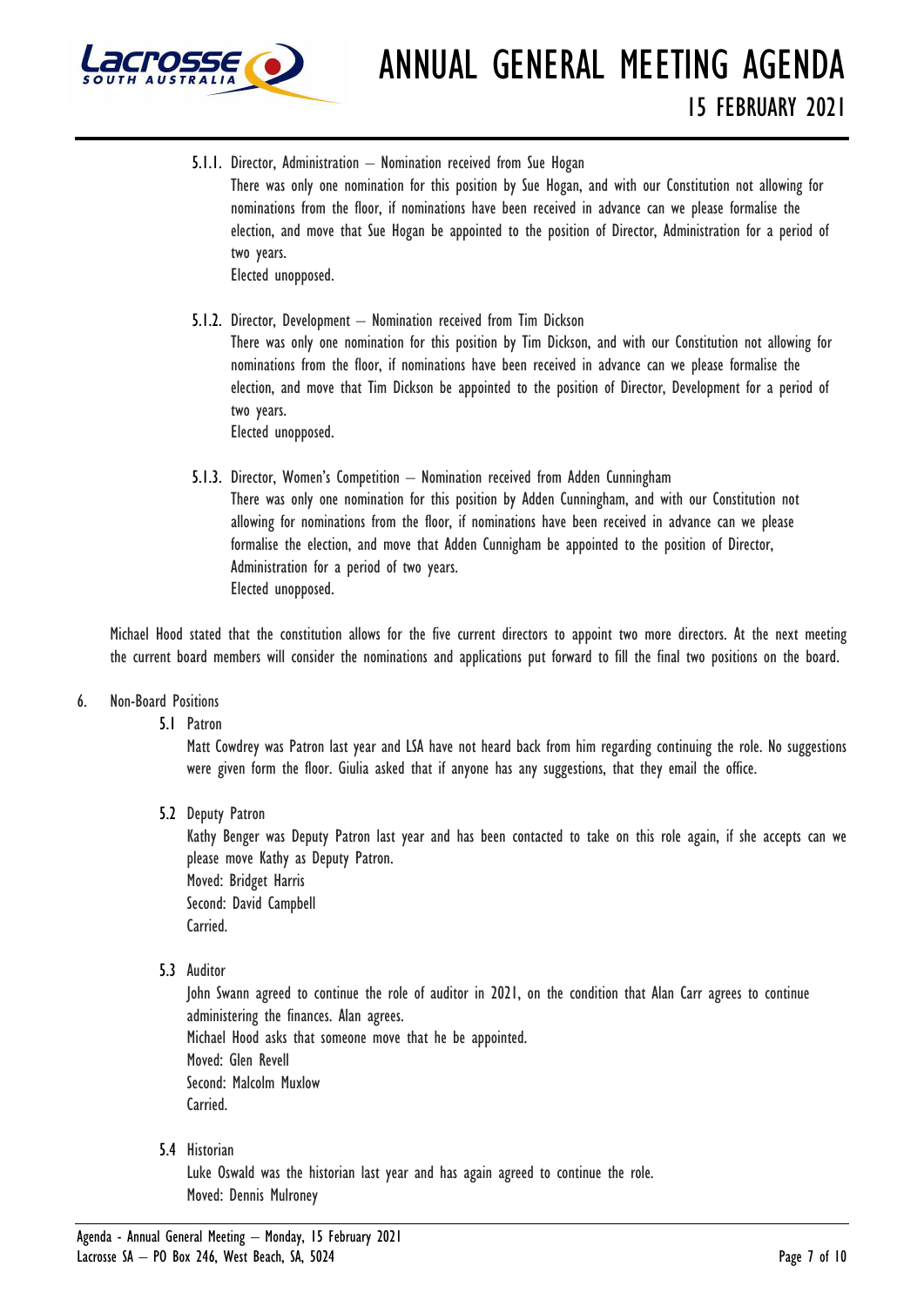

Second: Craig Schicker Carried.

7. Setting of Affiliation Fees for 2021 Affiliation Fees for 2021 season will remain at '\$66 for clubs and \$33 for other affiliated bodies'. Moved: David Campbell Second: Nicolle Keesing Carried.

# 8. General Business

8.1. Presentation of Lacrosse SA Awards

 SERVICE AWARDS - FOR PLAYERS WITH 300, 400 OR 500 GAMES A member shall have competed in 300, 400 or 500 documented games in the Senior Competition conducted by Lacrosse SA or selection in 10 National and/or International senior competition teams.

Scott Brookes of the Burnside Lacrosse Club (500+ Games)

SERVICE AWARDS – OFFICIALS/ADMINISTRAION

A member shall have rendered meritorious service for a minimum of 7 years at National, State or Club level for coaching and officiating at an accredited level or as a Board member.

David Campbell of the Burnside Lacrosse Club

2020 CARR TROPHY

.

This Trophy shall be documented under the following headings and in order of: Administrative Leadership, Achievement of Goal, Administrative Ability, Devotion of Time and Importance of Office held. The trophy is only available to those who serve in an honorary capacity

Paul Lightbody of the Burnside Lacrosse Club

#### 2020 SANDERY TROPHY: UNDER 17 SPORTSMAN OF THE YEAR

The Sandery Trophy – Under 17 Sportsman of the Year was created in order to recognise the achievements of those players recognised to be the best. In a number of instances, nominees within these categories are already competing on the open arena despite their young age. Any player deemed to have achieved a record of outstanding performance and achievements throughout the year and is not older than 17 years of age on the 1st January, are eligible to be nominated in this category.

Jackson Stock of the Brighton Lacrosse Club

# 2020 GOMER TROPHY: UNDER 17 SPORTSWOMAN OF THE YEAR

Judy Evans to present - The Gomer Trophy – Under 17 Sportswoman of the Year was created in order to recognise the achievements of those players recognised to be the best. In a number of instances, nominees within these categories are already competing on the open arena despite their young age. Any player deemed to have achieved a record of outstanding performance and achievements throughout the year and is not older than 17 years of age on the 1st January, are eligible to be nominated in this category.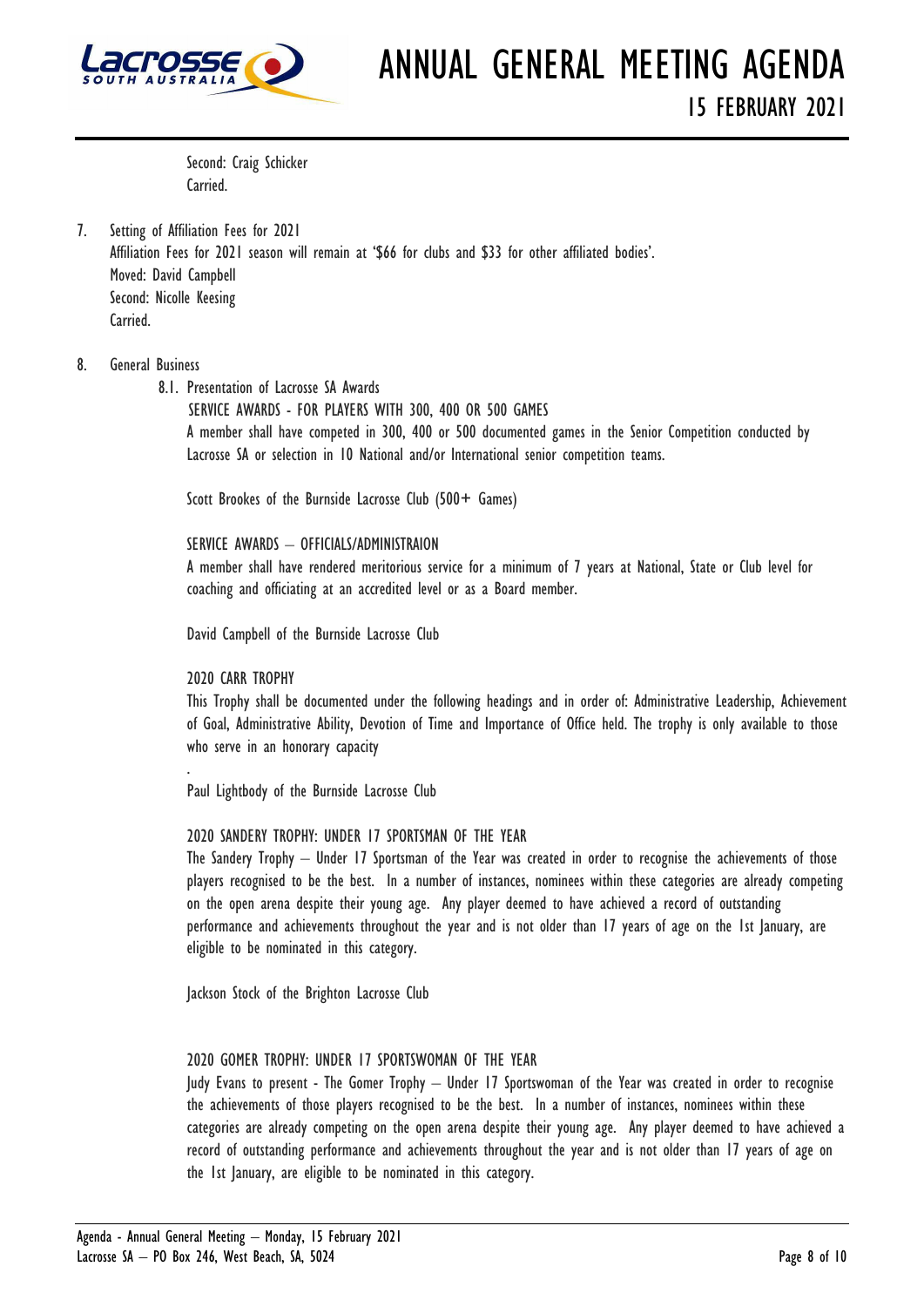

Indyah Williams of the Brighton Lacrosse Club

# 2020 HOBBS TROPHY: UNDER 21 SPORTSMAN OF THE YEAR

Under 21 Sportsman of the Year was created in order to recognise the achievements of those players recognised to be the best. In a number of instances, nominees within these categories are already competing on the open arena despite their young age. Any player deemed to have achieved a record of outstanding performance and achievements throughout the year and is not older than 21 years of age on the 1st January, are eligible to be nominated in this category.

Jack Price of the Glenelg Lacrosse Club

# 2020 HEWITSON TROPHY: UNDER 21 SPORTSWOMAN OF THE YEAR

Under 21 Sportswoman of the Year was created in order to recognise the achievements of those players recognised to be the best. In a number of instances, nominees within these categories are already competing on the open arena despite their young age. Any player deemed to have achieved a record of outstanding performance and achievements throughout the year and is not older than 21 years of age on the 1st January, are eligible to be nominated in this category.

Jess Morrison of the Glenelg Lacrosse Club

# 2020 SPORTSMAN OF THE YEAR

Sportswoman of the Year was created in order to recognise the achievements of those players whose achievements over the past calendar year are considered to be outstanding. Any player deemed to have achieved a record of outstanding performances and achievements throughout the 2020 year are eligible to be nominated in these categories.

Luke Keesing of the Glenelg Lacrosse Club

# 2020 SPORTSWOMAN OF THE YEAR

Sportswoman of the Year was created in order to recognise the achievements of those players whose achievements over the past calendar year are considered to be outstanding. Any player deemed to have achieved a record of outstanding performances and achievements throughout the 2020 year are eligible to be nominated in these categories.

Colleen O'Malley of the Brighton Lacrosse Club

# 2020 AWARD OF MERIT

A member shall have rendered a minimum of seven years meritorious service and involvement for the benefit of lacrosse and Lacrosse SA through National, State, Club, Officiating, Coaching or Administrative service. A maximum of three awards can be presented annually.

Robert Lawson of the Glenelg Lacrosse Club

# 2020 LIFE MEMBER AWARDS

Life Membership is for voluntary, meritorious service and involvement within lacrosse for a minimum of ten years specifically for Lacrosse SA. Consideration is given to the length and continuity of service, responsibility of tasks or positions held, persona presented and the benefits derived from the commitment to lacrosse in this state. Club or National participation is not a qualification.